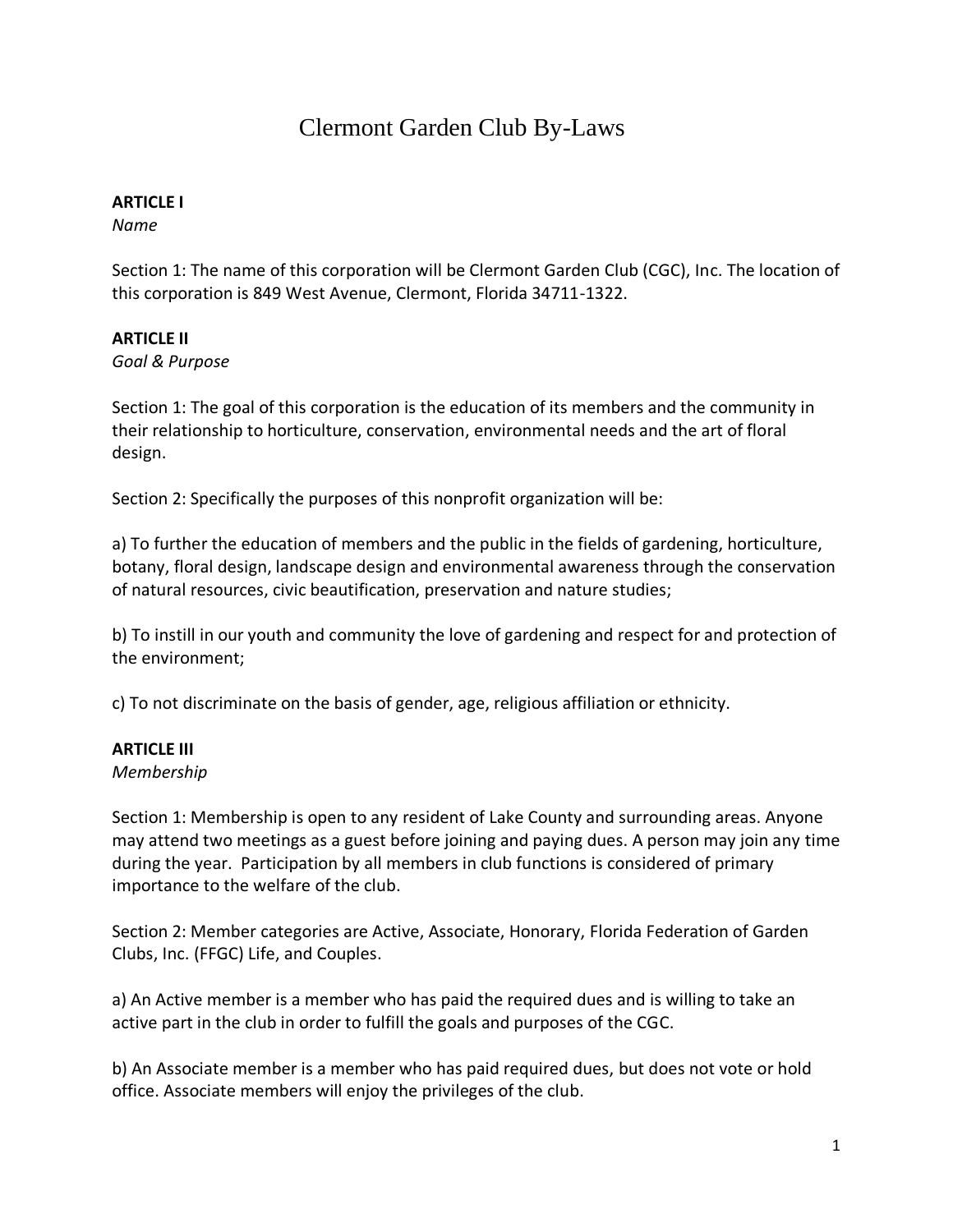c) An Honorary member is a member who has been selected by the Member Recognition Committee to receive this honor. Honorary members will enjoy the privileges of the club, including the right to vote and hold office. The FFGC portion of Honorary member dues will be paid by CGC.

d) An FFGC Life member is any Active, Associate, or Honorary member who has been granted life membership in FFGC.

e) Couples membership consists of no more than two (2) adults. Couples members will have the same privileges as an active member.

Section 4: Members withdrawing from the club should submit a written letter of resignation to the President, who in turn notifies CGC membership chair.

Section 5: Membership shall not exceed the reasonable legal capacity of the Mildred Amateis Garden Center.

# **ARTICLE IV**

*CGC Officers* 

Section 1: The elected officers of this club will be a President, First Vice President, Second Vice President, Recording Secretary, Corresponding Secretary, and Treasurer. These officers comprise the Executive Committee of CGC.

Section 2: The Parliamentarian will be an appointed officer.

Section 3: If a vacancy occurs in the office of the President, it will first be filled by the Vice-Presidents in the order of their office. All vacancies among other officers will be filled by appointment of the President for the unexpired term, subject to confirmation by the Board of Directors.

# **ARTICLE V**

*Duties of Officers* 

#### Section 1: **President**

a) Presides at all meetings of CGC and meetings of the Board of Directors; assures that the minutes of the board of director's meetings are provided to all members;

b) Appoints the Parliamentarian and all chairmen of standing and special committees from the entire club membership;

c) Is a member, ex officio, of all committees except the nominating committee;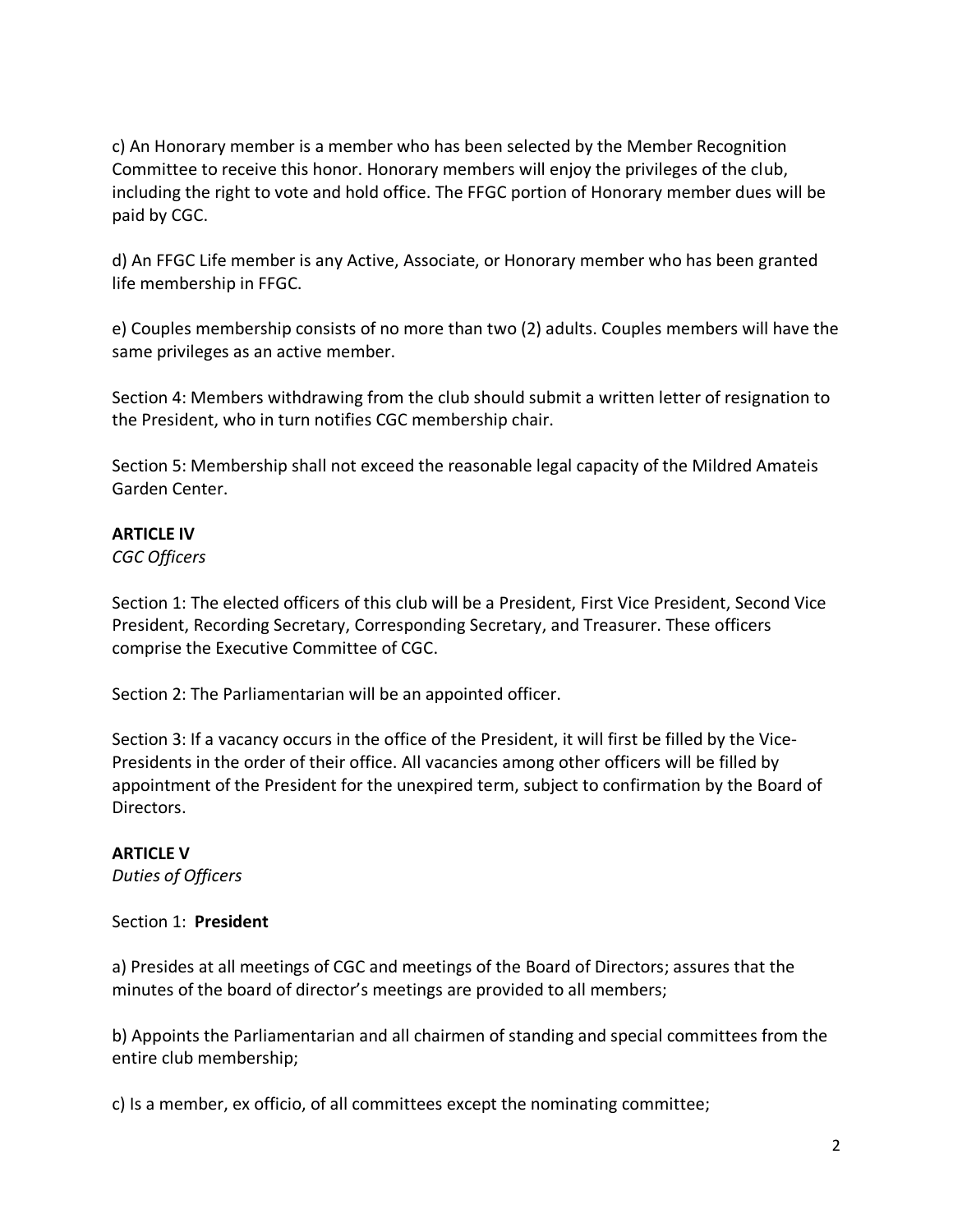d) Approves in writing (before they are paid by the Treasurer) all budgeted recurring club bills in extraordinary amounts, unbudgeted non-recurring bills in amounts not to exceed 1% of the current budget, and has signatory authority for all CGC accounts;

e) Appoints an audit committee to audit the Treasurer's books at the end of each fiscal year or if a new Treasurer is appointed;

f) Prepares the budget with the assistance of the Treasurer;

g) Is responsible for the overall supervision of the garden club;

h) Represents the club at, or appoints a representative to, all District VII meetings;

i) Provides a FFGC Convention report the 2nd year of their administration. Expenses of the President or appointed representative will be defrayed by the club with the amount to be approved by the Board of Directors.

j) Sends official thank-you letters for Memorial gifts to the donor.

#### Section 2: **First Vice President**

a) In the absence of the President or at the request of the President, will perform the duties of that office and

b) Is program chair.

# Section 3: **Second Vice President**

a) Is the Yearbook/Publications chair.

b) Is responsible for maintaining a collection of Guidelines for club events and providing them as needed.

#### Section 4: **Recording Secretary**

a) Records the proceedings of all Board of Director meetings and Club Meetings; reads the minutes at those meetings;

b) Assures copies are sent electronically to all Club Members;

c) Records attendance at Board Meetings and Club Meetings.

d) Collects Annual Reports from Board Members and files with Minutes.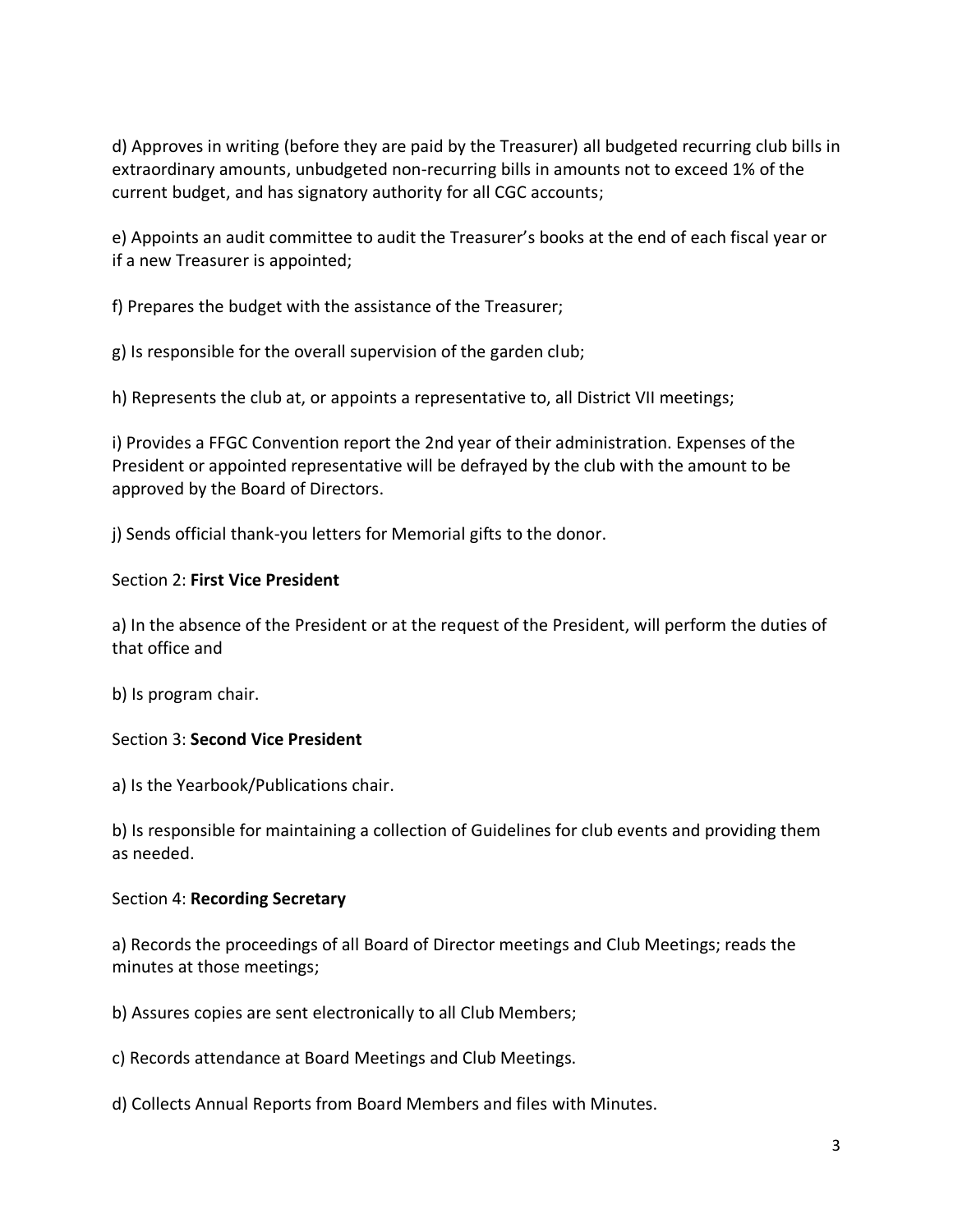## Section 5: **Corresponding Secretary**

a) Notifies members of the Board of Directors' meetings one week in advance, when requested by the President;

b) Conducts the regular correspondence of the club as directed by the President;

c) Keeps the Memorial Fund book and notifies the family that a gift was given to the club in memory of a loved one;

d) Sends information and invitations as requested.

#### Section 6: **Treasurer**

a) Is responsible for all monies of the club from whatever source derived and has signatory authority for all CGC accounts;

b) Deposits club funds in the name of the CGC in such bank as determined by the Board of Directors;

c) Pays by check or electronically all bills submitted by the person incurring them and approved by the President, according to Article V, Section 1, d;

d) Reports at each Board or Club Meeting;

e) Keeps a record of all members whose dues are paid and works with Membership Chair on the roster of members;

f) Works with Membership Chair to forward annual dues of the club to the FFGC;

g) Assists the President in the preparation of the budget;

h) Works with the Membership Chair to obtain a correct mailing list based on paid memberships for *The Florida Gardener* and sends names and addresses of all new members to the Circulation Manager as soon as the dues are received;

i) Advises the Board on proposed budgets for club projects.

j) Notifies the President and Corresponding Secretary of Memorial Gifts.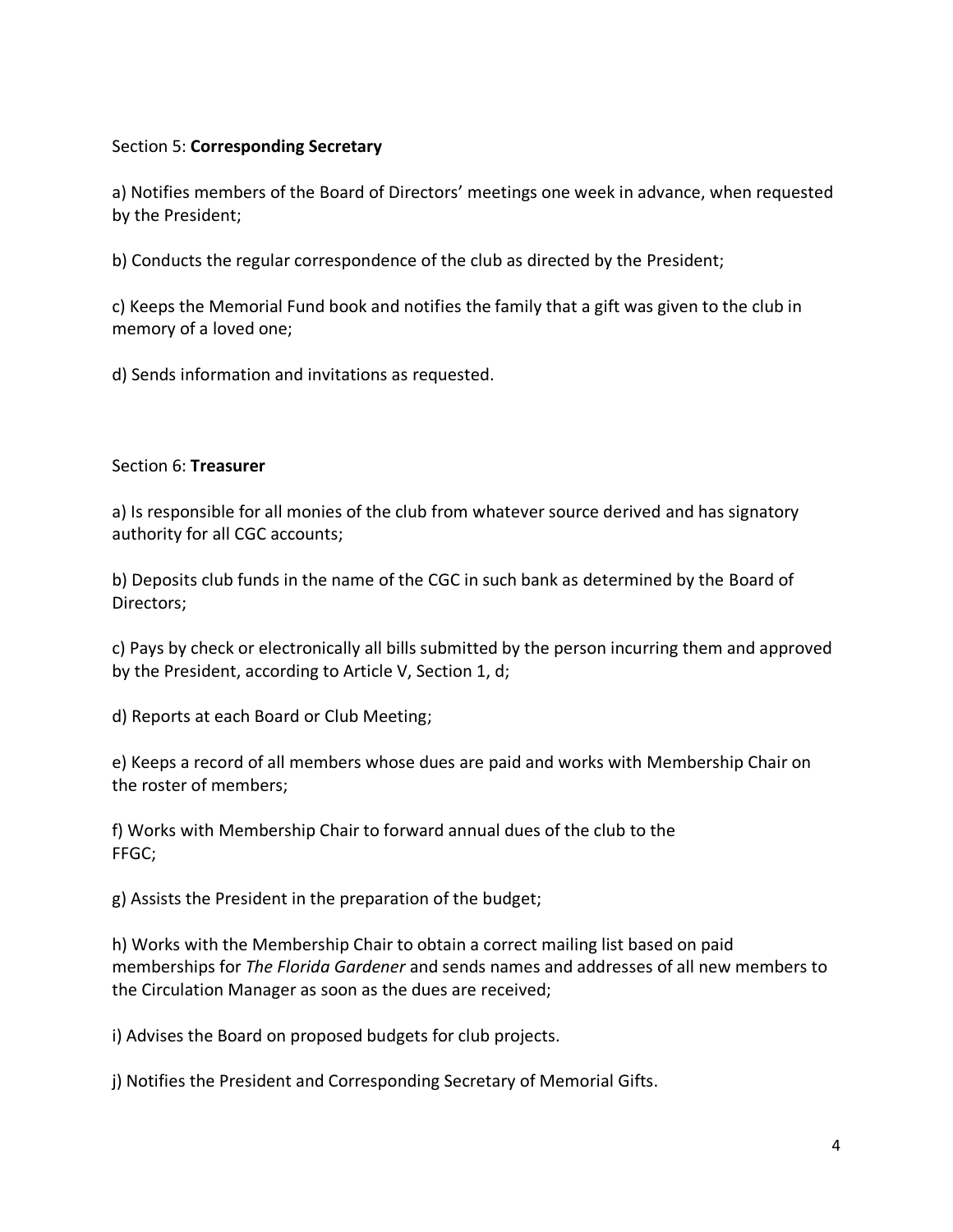## **Section 7: Assistant Treasurer**

a) Assists the Treasurer, as needed, with the receipt and deposit of CGC funds, the preparation of checks for approved bills, to be signed by the Treasurer or the President, and any other regular duties of the Treasurer;

b) Has no signatory authority over the club's accounts;

c) Reports to the President in the absence of the Treasurer.

#### Section 8: **Parliamentarian**

a) Assists the President and members when requested on matters of parliamentary procedure;

b) Fulfills duties outlined in the current *Roberts Rules of Order*, Newly Revised.

## **ARTICLE VI**

*Terms of Office* 

Section 1: All club officers will be elected in odd numbered years and will hold office for two years or until their successor is elected. This limit does not apply to the Parliamentarian or chairmen. No officer will be eligible for more than one consecutive term in the same office except for the Treasurer.

#### **ARTICLE VII**

*Executive Committee*

Section 1: The Executive Committee of the Board of Directors shall consist of the elected officers of the CGC. The Parliamentarian shall attend meetings of the Executive Committee as advisor.

a) It shall be the duty of the Executive Committee to transact business requiring immediate action, either in session, by mail, or electronically, between meetings of the Board of Directors, and the Committee shall submit a full report at the next regular meeting of the Board of Directors.

b) The Executive Committee may approve such appropriations from the Treasury, not provided in the budget, as are urgently needed to carry on the work of the CGC.

c) Meetings of the Executive Committee shall be held at the call of the President or upon written request of three (3) committee members.

**ARTICLE VIII**  *Board of Directors*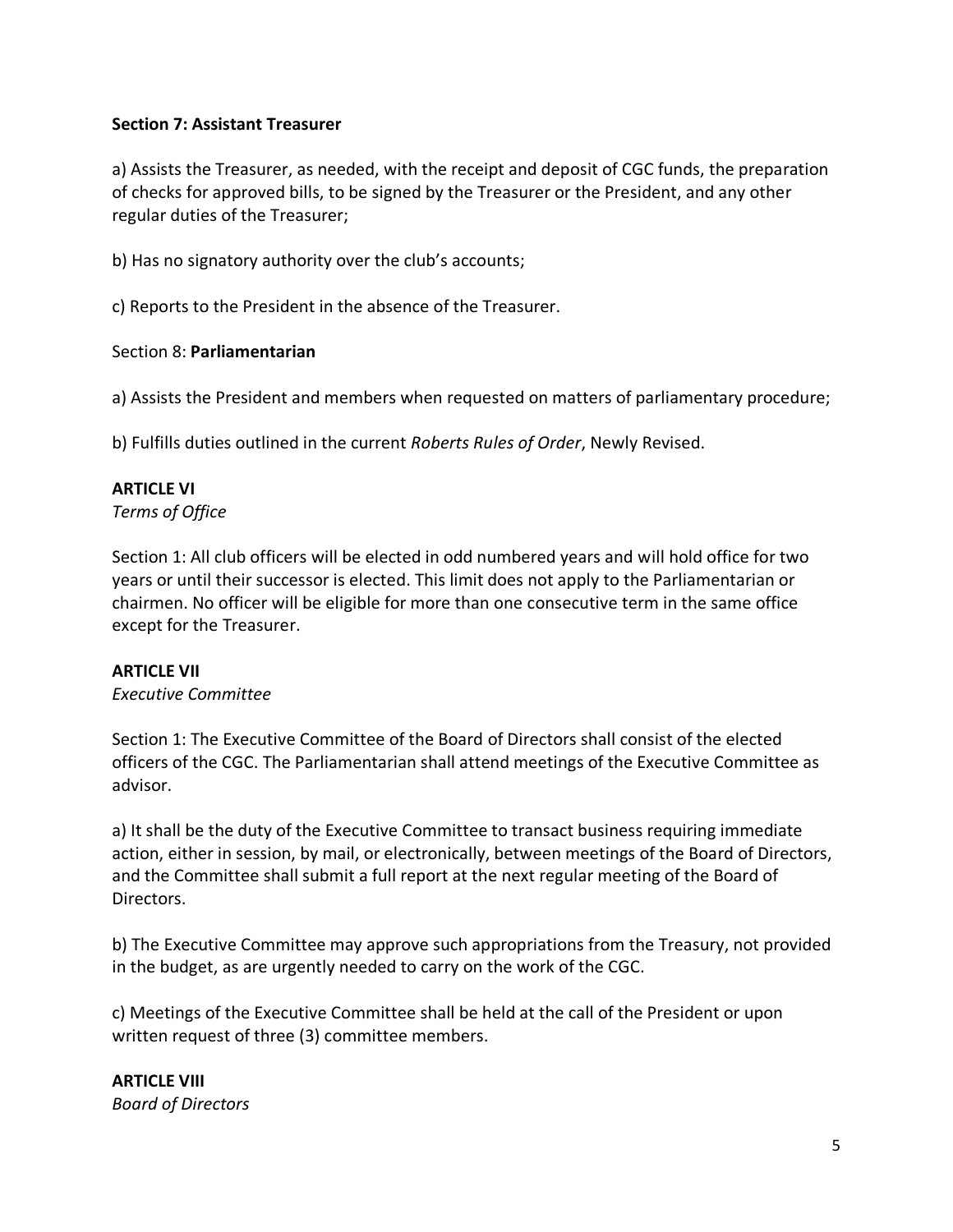Section 1: The Board of Directors, as provided for in the Articles of Incorporation, is composed of officers of the club, the immediate past President and the chairmen of the standing committees.

a) Any Honorary member and all active past Presidents are privileged to attend Board of Directors meetings with voting privileges.

b) The immediate past President will serve as a Board Advisor when requested.

c) Chairmen of Special Committees should attend Board Meetings when they have something to report.

Section 2: The Board of Directors is empowered to transact any and all business of the CGC.

## **ARTICLE IX**

*Meetings* 

Section 1: At least eight (8) Club Meetings (7 regular, 1 annual) will be held from September to May each year, with the dates, times, and place determined by the President and the Program Chairman.

Section 2: Special club meetings may be called at the discretion of the President or at the request of three (3) members of the Board of Directors.

Section 3: The annual meeting of the CGC will be held after each FFGC Convention. Each board member will submit their annual report in writing or electronically to the President and Recording Secretary before the annual meeting. These reports will be filed with the minutes.

Section 4: Board of Directors meetings will be held prior to the Club Meetings and at least five times a year.

Section 5: Under exceptional circumstances, as determined by the President, in consultation with the Executive Board, the Board, as well as the club, may meet or vote electronically.

#### **ARTICLE X**

*Dues* 

Section 1: All dues for membership are due and payable to the Treasurer at the March meeting. Checks will be made payable to CGC. Dues are delinquent after May 15<sup>th</sup>. A \$5 late fee will be assessed. The fiscal year is June 1 through May 31.

Section 2: Dues are as listed below: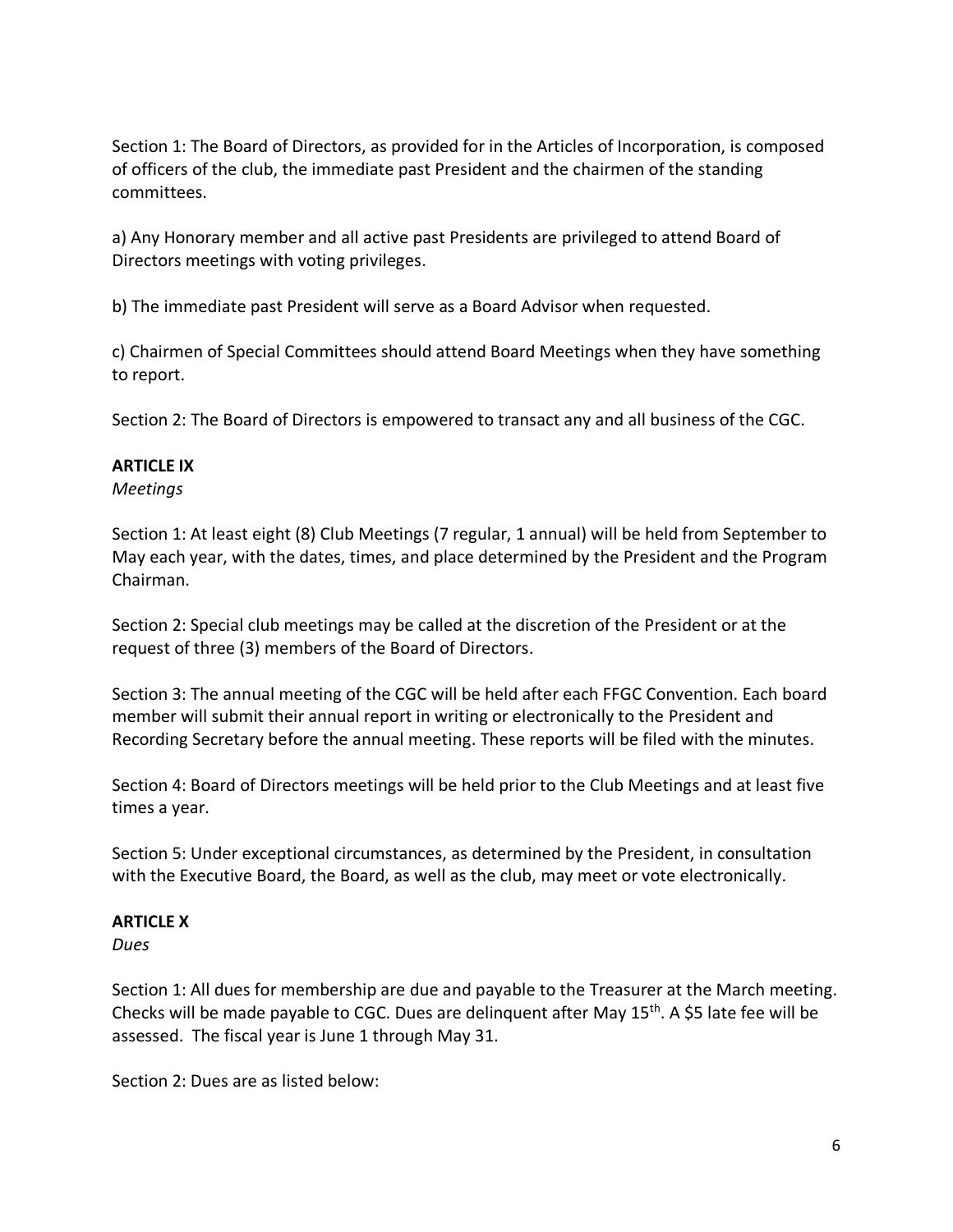| <b>Active members</b> | \$40.00/year |
|-----------------------|--------------|
| Couples               | \$45.00/year |
| Associate member      | \$48.00/year |
| FFGC Life member      | \$28.00/year |
| Honorary member       | \$0          |

#### **ARTICLE XI**

*Elections*

Section 1: The President will appoint the chair of the Nominating Committee at the February Board of Directors meeting in odd numbered years. At the same meeting, a Nominating Committee will be selected. This committee will nominate a slate of candidate(s) for each office to be presented at the Club Meeting in March. Nominations may also be made from the floor at the March meeting. Members of the nominating committee are not barred from becoming nominees for office.

Section 2: Election of officers will be held at the last meeting (usually in March) prior to State Convention. Election will be conducted by voice vote. If there is more than one candidate for an office, the election will be by ballot and a majority vote will elect.

Section 3: Installation of officers will be held at the following Annual Meeting. Newly installed officers will assume their duties at the conclusion of the meeting. The First Vice-President, as Program Chair, is responsible for arrangements for the installations and may appoint a committee to make arrangements for the installation.

#### **ARTICLE XII**

*Standing Committees*

Section 1: Each standing committee chair will be appointed by the President, with input from the Executive Board.

Section 2: The standing committees will conform as much as possible to those of the FFGC. The following are recommended: Awards, Garden Center (Grounds, House, Rental, Library), Historian, Horticulture, Hospitality, Member Recognition, Membership, Newsletter, Publicity, Social Media, Ways & Means, Youth Activities.

# **ARTICLE XIII**

*Recommended Duties of the Standing Committees*

Section 1: Awards - It will be the duty of this chair to present to the club all award information that is offered by the FFGC and the National Garden Club and to make all applications for state and national awards.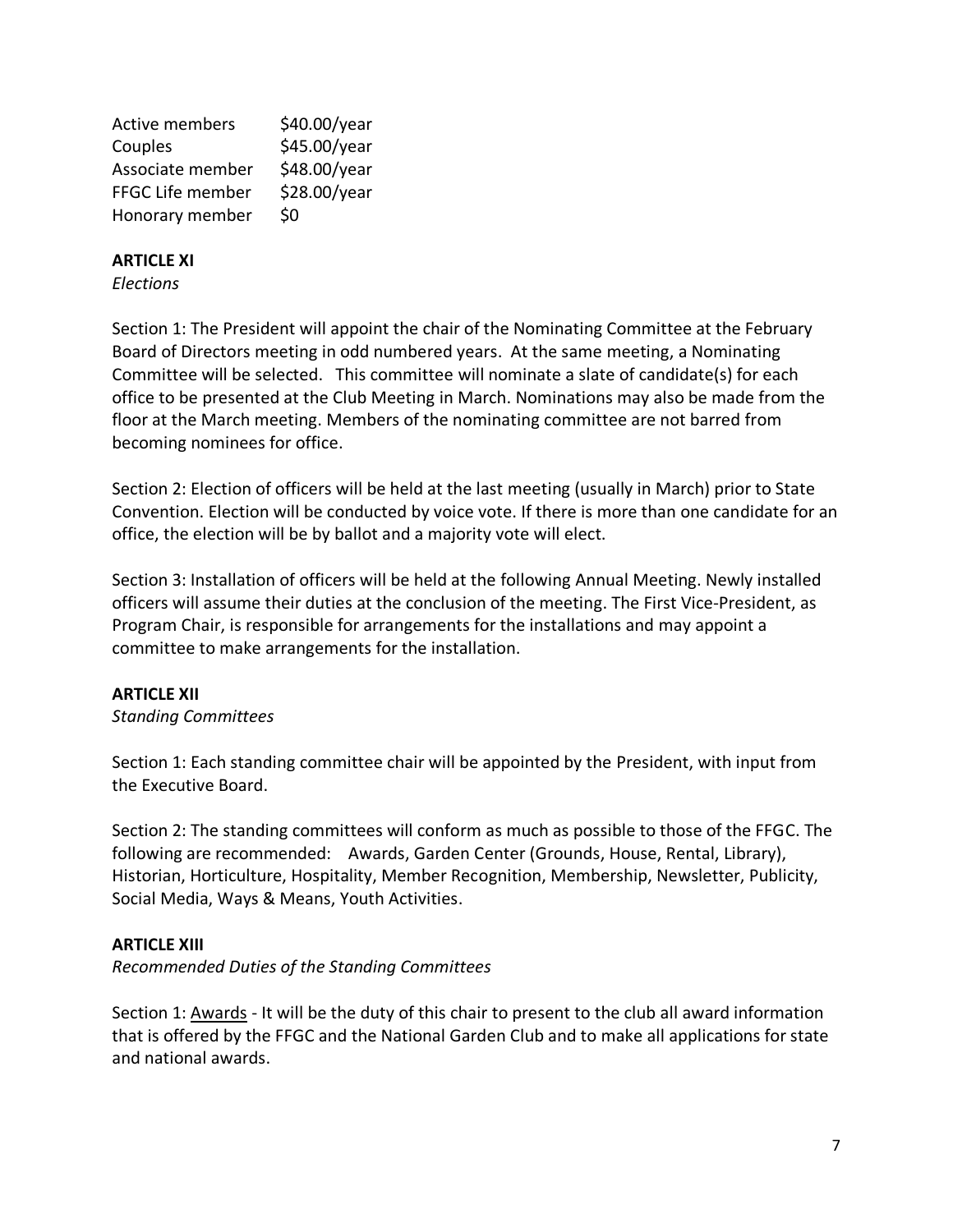Section 2: Garden Center Committee - The following chairs will serve on the garden center committee. They will be responsible for the general use and maintenance of the garden center and may select as many committee members to serve as necessary:

a) House chair will have charge of all matters pertaining to the maintenance of the garden center. Recommendations for improvements and major repairs will be presented to the Board of Directors for its approval.

b) Grounds chair will have charge of all landscaping and grounds maintenance. Recommendations for major improvements will be presented to the Board of Directors for its approval.

c) Rental chair is responsible for scheduling all rentals of the clubhouse, equipment and properties. All reservations and rental payments will be made through this chair. Rules for the rental of the building and/or properties will be approved by the Board of Directors. The rental chair will have access to one Club account, which will be used primarily for rental funds.

d) Library chair will have charge of lending, ensuring that books are properly maintained and purchasing books from budgeted amount.

Section 3: Historian – It is the duty of the historian to maintain a timeline of all major actions taken during the year (major repairs and renovations to the clubhouse, new gardens, etc.) as appropriate. This information should also be added to the timeline in the Yearbook and the Binder in the bookcase for this purpose.

Section 4: Horticulture – It is the duty of this chair to promote a horticulture program for the current year and provide educational information to members at club meetings or in the Newsletter.

Section 5: Hospitality – It is the duty of this chair to arrange for a greeter and hostesses at meetings; to have charge of all necessary arrangements for luncheons, picnics and teas; supply a guest book when needed; and work with the Program Chair.

Section 6: Member Recognition - It is the duty of this committee, in accordance with the current Guidelines on file to, at its discretion, and with nominations from any member, recognize a Most Active New Member(s), Outstanding Member(s), Honorary Member(s) and award a Citation for the Public, when appropriate.

Section 7: Membership - It is the duty of this chair to work to register new members. The chair will obtain all applications of new members and provide the name(s) to the Board of Directors.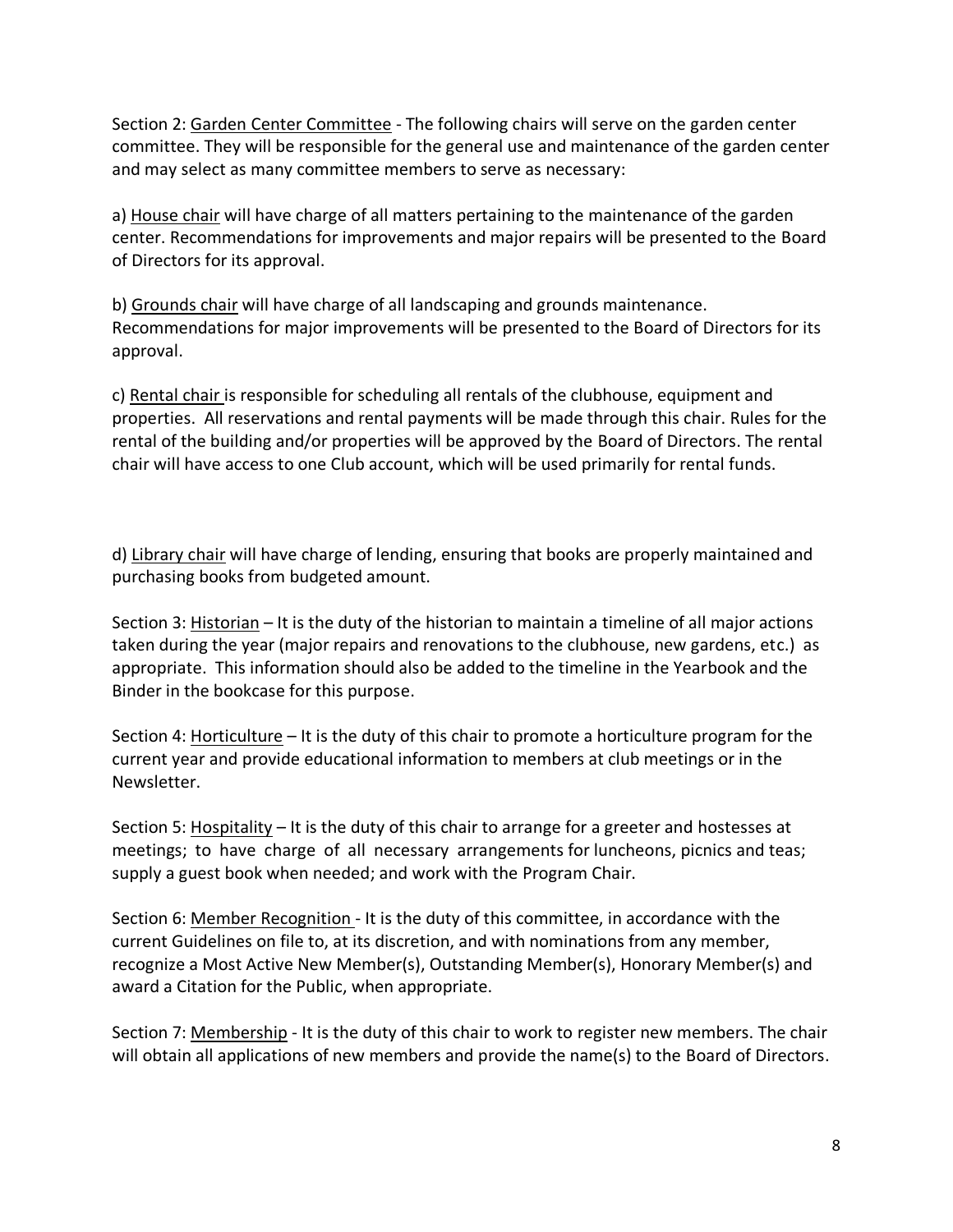Section 8: Newsletter - It is the duty of this committee to prepare and distribute the monthly newsletter.

Section 9: Publicity - It is the duty of this Chairman to inform members and the general public of activities and accomplishments of the club.

Section 10: Social Media – It is the duty of this chair to use social media tools such as the website, Facebook and Pinterest to increase public awareness, advertise events, and/or post member updates. This includes coordinating with the Publicity Chair and the website host, posting content and supervising time-sensitive material in the CGC social media pages.

Section 11: Ways & Means - It is the duty of this chair to recommend ways and means for raising funds for the club and its projects, and to carry out the decisions of the board. In coordination with the President, the chair will assure that Chairmen for fundraisers are appointed.

Section 12: Youth Activities - It is the duty of this chair to promote club goals via youth activities, including high school garden clubs, SEEK, Wekiva and others.

# **ARTICLE XIV**

*Recommended Duties of Special Committees* 

Section 1: Special committees may be appointed by the President as needed, including, but not limited to, the following:

Birds, By-Laws, Charities, Civic Beautification, District VII Liaison, Electronics, FFCG Liaison, Flower Show, Plant of the Month (Library, City Hall), Yard of the Month. Special Committee Chairs are not members of the Board, but may attend Board Meetings when they have something to report.

Section 2: Birds - It is the duty of this chair to stimulate the study and protection of bird life in Florida and to cooperate in every way possible with the Audubon Society.

Section 3: By-Laws - It is the duty of this Chair to review and revise the By-Laws and Standing Rules, in conjunction with the committee appointed by the President. By-Laws must be approved by the membership; Standing Rules are approved by the Board.

Section 4: Charities – It is the duty of this chair to acquaint the members with the objectives of World Gardening and other charities in which the club has an interest, and to select and carry out projects and fundraising which conform to these interests.

Section 5: Civic Engagement - It is the duty of this chair to coordinate the activities of the garden club with other civic groups and the City of Clermont.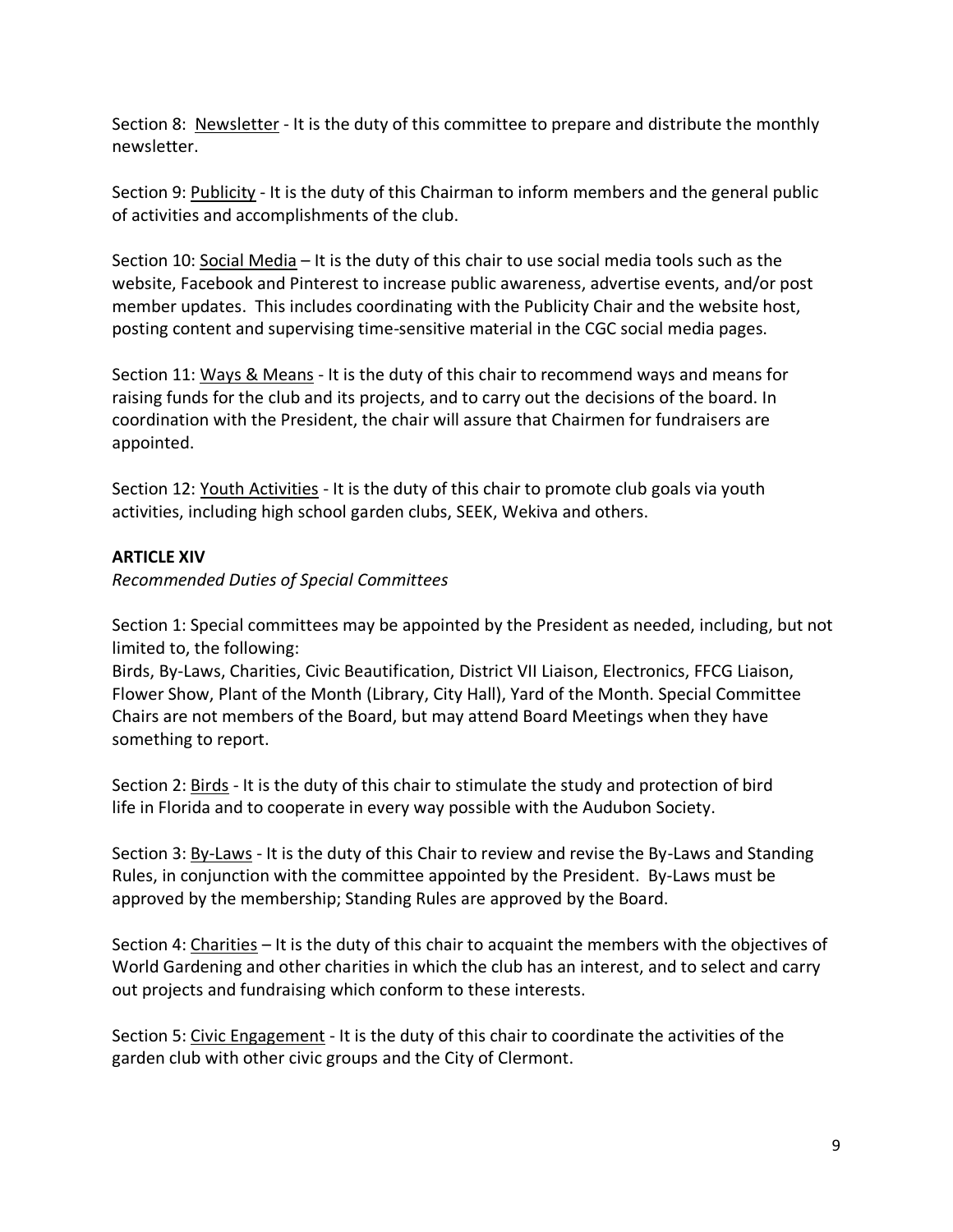Section 6: District VII Liaison – It is the duty of this chair to act as liaison between District VII of the FFGC and the club.

Section 7: Electronics – It is the duty of this chair to provide recommendations for electronic devices to the Board of Directors and implement the acquisition of the devices approved by the Board. The chair is responsible for making operating instructions available.

Section 8: FFGC Liaison – It is the duty of this chair to act as liaison between CGC and FFGC.

Section 9: Flower Show – It is the duty of this chair to make plans for the flower show and oversee its completion.

Section 10: Plant of the Month (Library, City Hall) – It is the duty of this chair to arrange for members to provide plants each month from September to May.

Section 11: Yard of the Month - It is the duty of this chair to arrange for a yard to be honored from September through May.

# **Article XV**

*Quorum* 

Section 1: Fifty percent (50%) of members will be a quorum for the Board of Directors, and forty percent (40%) of members will constitute a quorum for Club Meetings.

# **ARTICLE XVI**

*Parliamentary Authority* 

Section 1: *Roberts Rules of Order*, Newly Revised, current edition, will be the parliamentary authority for the Club.

# **ARTICLE XVII**

*Amendments* 

Section 1: The By-Laws of this corporation will be made, adopted, amended, or rescinded by two-thirds (2/3) vote of the active members present at any annual, regular or special meeting. Written notice of proposed amendment will be sent electronically to active members at least two (2) weeks prior to the meeting. If previous notice is not given, the vote then must be unanimous.

Section 2: Should the By-Laws need revising, a committee will be appointed consisting of a chair appointed by the club President and at least two additional members from the general membership.

Adopted at a Special Meeting